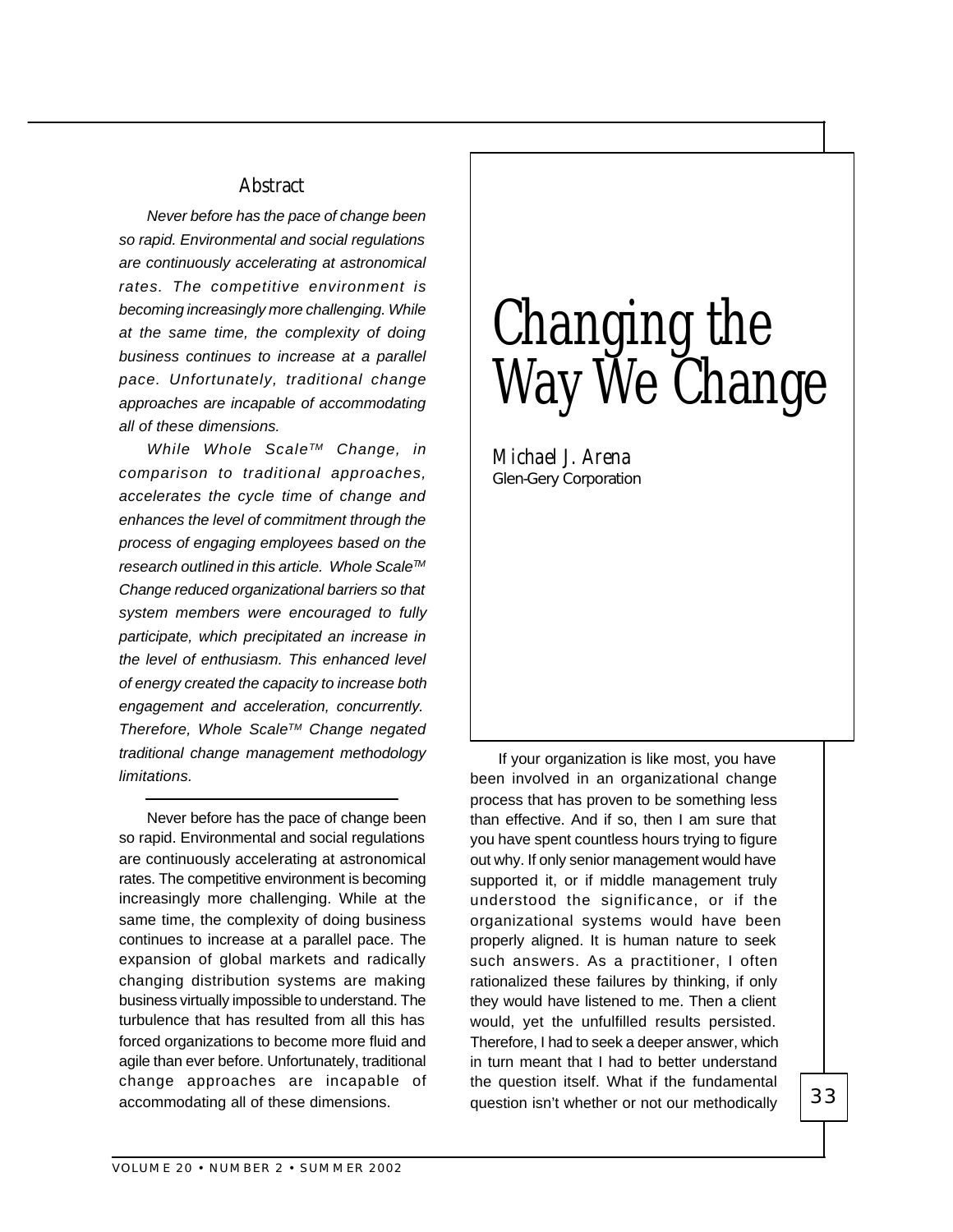planned actions are flawed, but that our machine like tactics to changing organizations are simply inappropriate? Most traditional approaches of analysis and change use the mechanistic view of systems, which forces us to believe that we must take things apart to develop an understanding of the whole. Margaret Wheatley (1999, p.10) summarizes this by saying "the assumption is that the more we know all about the workings of each piece, the more we will learn about the whole." However, systems are understood as whole systems, therefore, we must focus our attention towards the relationships that make the parts whole. Traditional change manage processes operate on the basis of fragmentation and living systems do not always cooperate with such linear logic. This is why many high-spirited, wellintended, change efforts have been less than effective. One survey from the mid 1990's found that two-thirds of all corporate restructuring efforts failed to produce the outcomes that they were designed to achieve, (National Productivity Review, summer, 1996, p.42).

During my own personal struggles with change management, I have identified two models that represent the primary limitations of traditional change management processes. The first in what I call the island effect, and the second I have entitled the trade-off dilemma.

#### **The Island Effect**

As both a researcher and practitioner, I have frequently encountered the phenomena of the island effect— a symptom of isolated involvement within an organization. The island effect occurs when a few chosen people truly committed to the process of change; work in small groups to resolve a selected issue. It is represented by a few primary characteristics:

The first of these is is*olated involvement.* It has been proven time and again that participation generates ownership. Kurt Lewin's core principle (Weisbord, 1987) was, "we are likely to modify our own behavior when we participate in problem analysis and solution and likely to carry out decisions we have helped make." Therefore, *isolated involvement* produces limited ownership, which make organizational change quite difficult. Often times a small group, chartered with the task of generating system wide change, is viewed as a group of elitist. Therefore, creating division between themselves and the rest of the system members, which repels participation from others and limits the ownership of selected ideas and recommended actions. Limited ownership results in *contained commitment*, which produces external resistance. Often forcing those in control to drive the implementation process through compliance, which reaffirms everyone's notion to resist change.

I first experienced these characteristics when working with an organization that was striving towards total quality management (TQM). While actively engaged in the process I recognized that a number of project teams were extraordinarily successful. However this level of success was not transferred to the larger organization. The small teams which were chartered by management and had control over analyzing, recommending, and implementing solutions within their own areas proved to be extremely effective in enhancing local performance. Yet, when the solutions were transferred elsewhere within the organization or to those who were not part of the team, they were met with a great deal of resentment and proved to be ineffective. In the worst-case scenarios, performance actually declined because those who were not actively involved simply allowed the new ideas to fail if they were imperfect. It has been my experience that sometimes the best-laid plans are worthless without the support of the implementers themselves.

This became even more apparent to me whenever we measured the success of this total quality management initiative. In isolation from the entire organization, the small team projects appeared to be quite successful, which created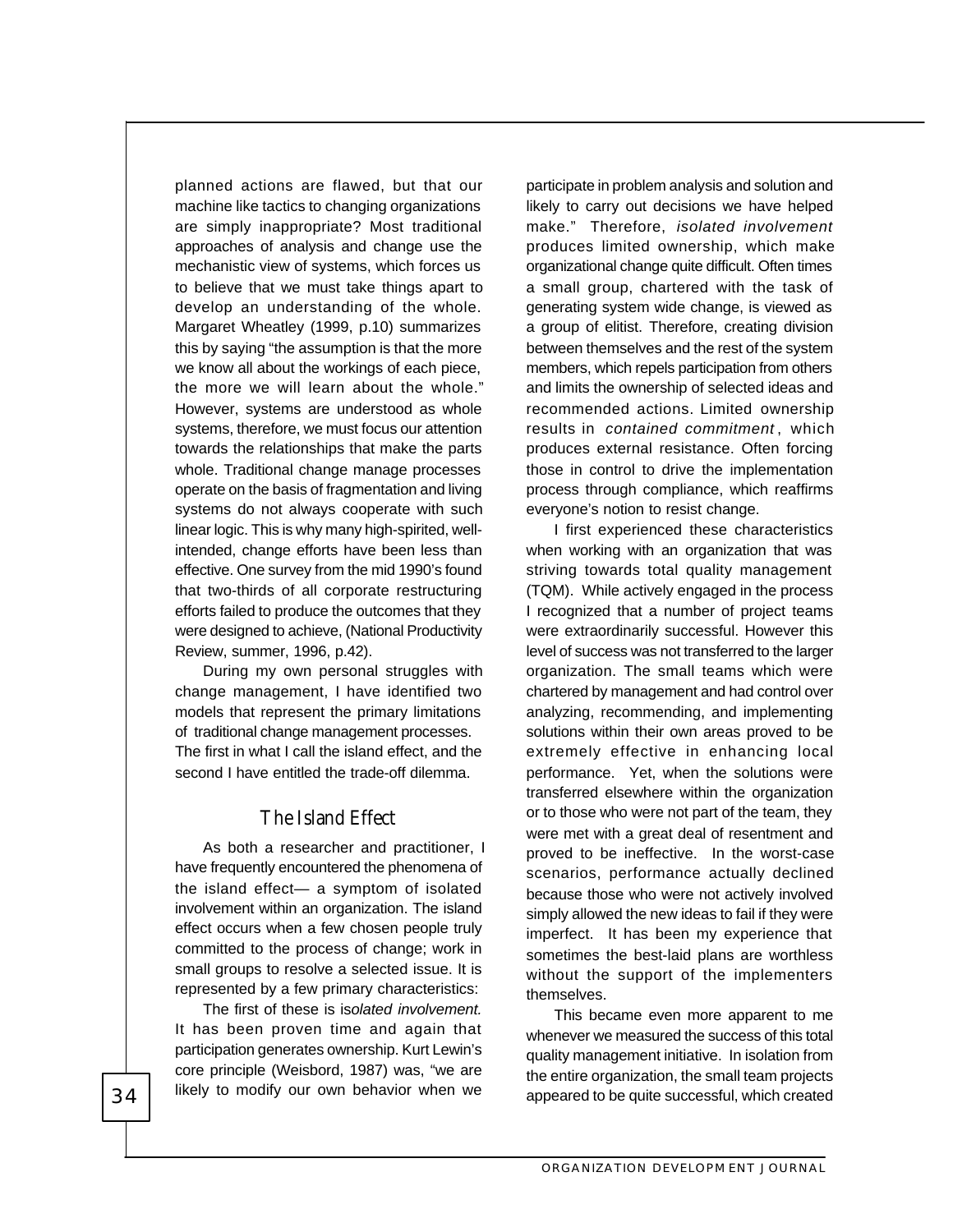the façade that the initiative was successful. However, from an organizational perspective this conclusion was not validated. The impact of these small team projects appeared to be minimal to organizational performance. In fact, within the case organization the overall climate began to take a turn for the worst, even while the total quality management initiative appeared to be successful. This was demonstrated when I compared the results from an employee satisfaction survey, which had substantially declined beyond all previous levels, to the total quality management measures, which included project team climate indicators. While it was impossible to isolate a single cause for this decline in the organizational survey results it became apparent that those involved in the total quality management process were far less frustrated than those who were not. Unfortunately, those working in the isolated pockets of improvement became discouraged when the whole system wouldn't support the recommended changes and they slowly resigned from the process altogether.

Another major characteristic of the island effect is *limited span*. A small group's ability to affect the entire organization is limited to their span of control and knowledge base. No small group representing a much larger system has either the control or knowledge to effectively influence organizational wide change, therefore creating *ineffective solutions.* While traditional problem solving efforts are sometimes effective in implementing solution to isolated problems, the cause and effect of these actions is often to complex to understand. Solutions within a vacuum may prove to be quite beneficial, yet their unintended impact to the larger system is often unknown.

Looking back on my career, a number of successful problem solving initiatives stand out in my mind. Ironically enough, some of these initiatives would not have existed if it were not for the success of previous ones. Early in my career, I was asked to facilitate a small group of individuals who were chartered with the task

of reducing the product variation of a raw material process. After some time this project was dubbed a success. Specifically, we changed the composition mixture<sup>1</sup> of the product, which enabled the organization to save approximately \$900,000 per year in raw material cost. In hindsight however, the same project produced a negative side effect on a downstream process, which was not identified for at least six months. The downstream process was designed to function with the

original composition. Those who worked on the initial project did not even consider the effects of their change since the modifications were so slight. The effects generated on the downstream process had an offsetting impact on the savings of the initial project. However, being unaware of the root causes of the downstream process at that point, I was also designated as the facilitator of a team chartered to

improve the downstream process. After considerable time and effort, the causes were identified and a new solution was established that enabled the organization to reap some of the benefits from the initial project while also resolving the downstream problems. Maybe the most dangerous aspect of this illustration was that both teams were recognized and rewarded for their impact at the micro level with little consideration given to their macro impact. The project measures were isolated to the process of interest and did not consider the wider implications. The occurrence was not a result of negligence; the first group did solicit the opinions of others outside of their area prior to instituting the changes. However, they did not involve the right people or ask the right question. Therefore, the island effect limits an organization's ability to generate the most effective solutions, in addition to hampering the

*Solutions within a vacuum may prove to be quite beneficial, yet their unintended impact to the larger system is often unknown.*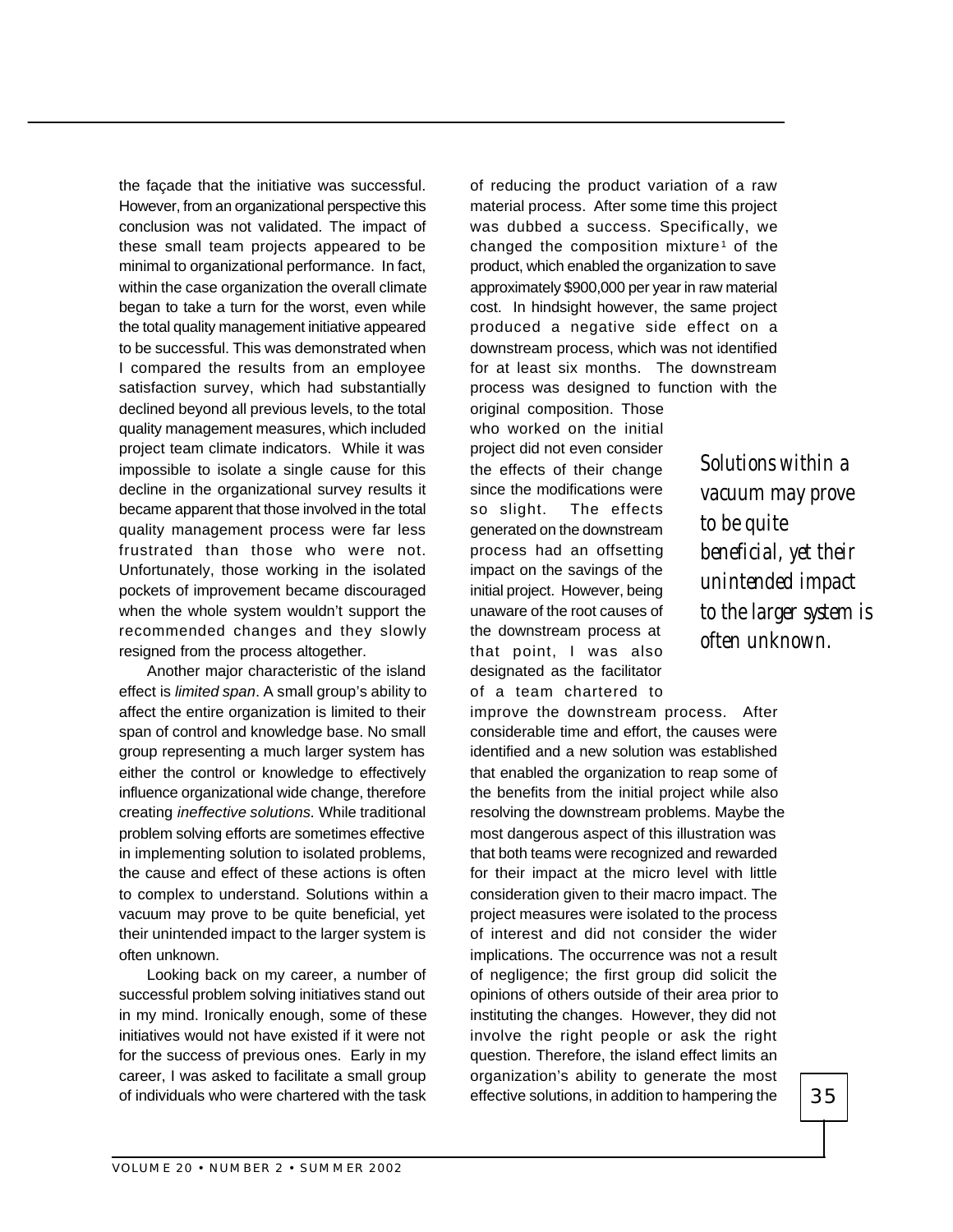level of commitment to implementing these solutions.

## **The Trade-off Dilemma**

The basic assumption of traditional change approaches is simply inappropriate for today's world. That is, traditional change methodologies refuse to acknowledge the possibility of simultaneously engaging the critical mass of an organization, while also attempting to accelerate the pace in which a change is instituted. As an OD Practitioner and researcher I have continually been confronted with the concept that I have labeled the tradeoff dilemma. The tradeoff dilemma is the conscious decision that a change agent makes when considering the level of commitment necessary for a given change activity verses the amount of time available for designing and implementing that same change. In my view, the dilemma is the balance between *engagement* and *acceleration*.

*Engagement* is the total number of employees actively involved in the planning phase of a change, which increases the level of commitment. Commitment is generated through the process of participation and

36

involvement. Engagement enhances the level of enthusiasm for a given change initiative so that people become committed to the cause. While acceleration is the reduction of the total cycle time needed for a change initiative, it's accelerating the amount of time necessary for a given change initiative. This would include the analysis, design and implementation phases of a given change. My personal experience in managing change through the utilization of traditional approaches has demonstrated that emphasizing either *engagement* or *acceleration* limits the ability to affect the other. If *engagement* drives the level of commitment for a given change effort, then more people need to be involved. Which means that within the traditional context of change, the cycle time would increase or the degree of *acceleration* would decline as illustrated in the Whole System Deployment Model II (Figure 1).

While the opposite is true if *acceleration* is increased and time is reduced, fewer people can be involved. In many cases this would result in an autocratic dictate to drive the change through compliance which is illustrated with the Whole System Deployment Model I (Figure 2). Peter Senge (1999) describes the fundamental

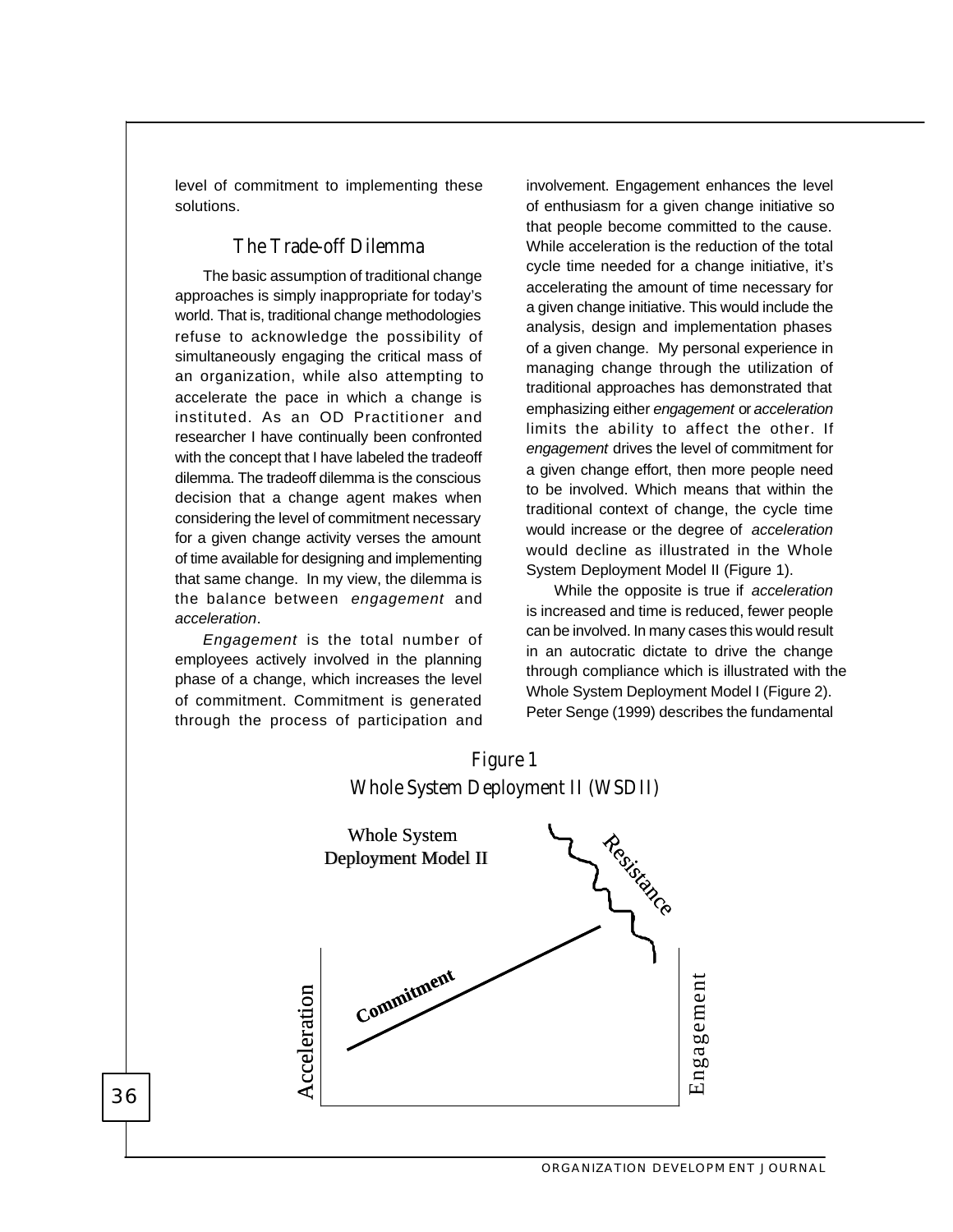differences between compliance and commitment. He states "the word commitment has become fashionable because it is widely believed that high commitment work environments are more productive, and probably also because many managers feel uncomfortable telling people to comply with management directives." But the simple fact is that most management-driven change efforts do not operate on commitment, but are instead built around compliance.

While the degree of *acceleration* and *engagement* can be altered from WSDI to WSDII, neither model adequately deals with the field of resistance. WSDII does repel the resistance plane, since the level of commitment is increased. However, the duration of time required in implementing a change often increases frustration and cynicism. Therefore, the level of resistance may initially be reduced, yet resurrected overtime. On the other hand, WSDI will actually enhance the degree of resistance present, causing the field to grow in magnitude and further reducing the likelihood of a successful change initiative. Jacobs (1994, p.17) says, when referring to resistance, that "the effectiveness of small-scale approaches

is inversely proportional to the number of people ultimately affected by any changes being made: the more people affected, the less useful these means are in affecting lasting change. "

I have experienced the various aspects of the *tradeoff dilemma* numerous times; one such example was as a facilitator of a traditional socio-technical redesign initiative of a maintenance department within a major Fortune 100 organization. During an initial planning conversation with the department director, he explained that if he didn't establish a plan that significantly reduced department cost, while also improving service within the next six months, he would be forced to outsource many of the current activities. Therefore, a team of eight maintenance employees<sup>2</sup> embarked upon a journey to accomplish the following objectives, by creating a department that would:

- Enhance the level of service provided to internal customers.
- Develop an environment of shared ownership for the maintenance function.
- Improve the level of skills and technology across the department.



# **Figure 2 Whole System Deployment I (WSDI)**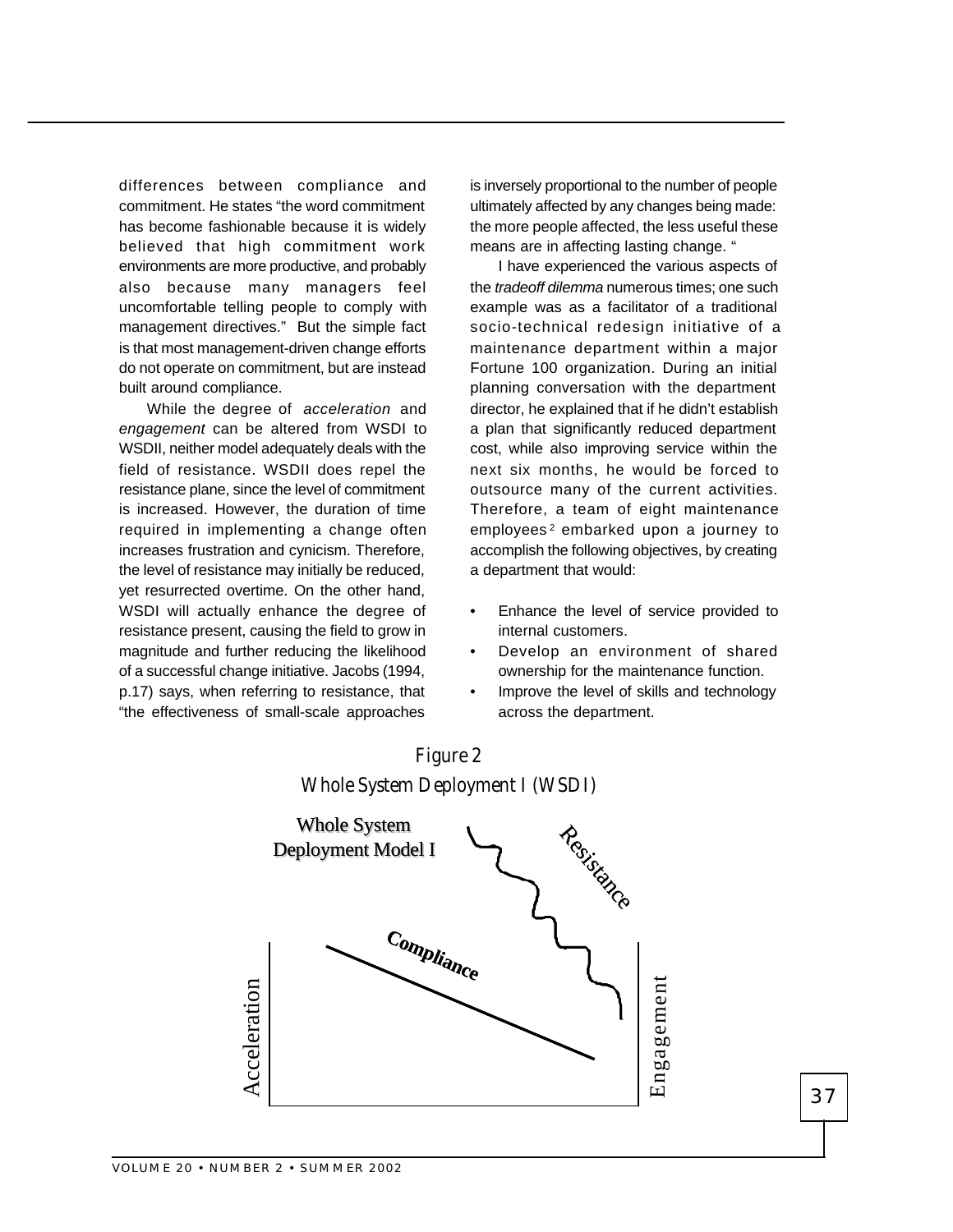- Increase the level of internal operating efficiency.
- Improve internal communications.

So the design team rapidly maneuvered itself through the typical Socio-technical Systems processes of conducting operational data review, performing a variance analysis on the current design, benchmarking external maintenance departments, documenting the work order process and reviewing critical customer service data. The team also conducted a major work analysis and maintenance job design scan, which solicited the views of all maintenance employees through the use of surveys.

When a design was finally established, it directly addressed most of the issues from the maintenance job design scan. The new design also validated the objective analysis and reached all pre-establish objectives, with the potential of dramatically exceeding cost reduction targets. It was thought to be mutually beneficial to both hourly employees and management, by improving performance and empowering employees, and the design team visibly promoted it and was extremely enthusiastic about its possibilities. Yet, to our great surprise, the design was ridiculed and criticized during the introduction sessions when presented to employees. One individual from the audience actually stood up and said, "I like the design, but I refuse to be part of this new management façade that pretends to involve us." It seemed as if many employees believed that management persuaded the team towards their conclusions and called it involvement. Ironically enough, the management team asserted that people resisted the design because it forced them to think more. It also became obvious that there was a great deal of resentment as a result of limited involvement across the entire department. With a lack of commitment behind the plan and a growing field of resistance, only parts of it were actually implemented. Even these had to be forcefully mandated, which only reaffirmed everyone's suspicions. In the end, the only thing that really changed was the level of cynicism and the number of outsourced activities. In their book *Large Group Interventions*, Barbara Bunker and Billie Alban (1997, p.13) claim that "the two major problems with top down change are the amount of resistance that it creates and the time it takes to put the change in place."

## **Research Construct**

If our machine like, fragmented tactics to changing organizations is flawed, then maybe we need to change the way we change? As a result of my unfulfilled experiences and the constant inquisition of reductionism change strategies, I have been pondering for quite some time about an alternative approach. Then I had the opportunity to sit through a Dannemiller and

Tyson Whole Scale™ Change Simulation. It became immediately became obvious to me that Whole Scale Change had the potential of offsetting traditional change model limitations. Dannemiller Tyson Associates, claim the processes within an event are designed to help organizations: clarify their current reality and change drivers, shape a vision

*. . . by improving performance and empowering employees, and the design team visibly promoted it and was extremely enthusiastic about its possibilities.*

for the organization they desire, develop action plans that move them toward that future and address information, processes, structures and relationship issues.

At the conclusion of the simulation, I introduced myself to Kathleen Dannemiller, the creator of Whole Scale™ Change, and asked her if anyone had ever conducted an objective study on the effectiveness of the methodology. She responded by saying "no, would you like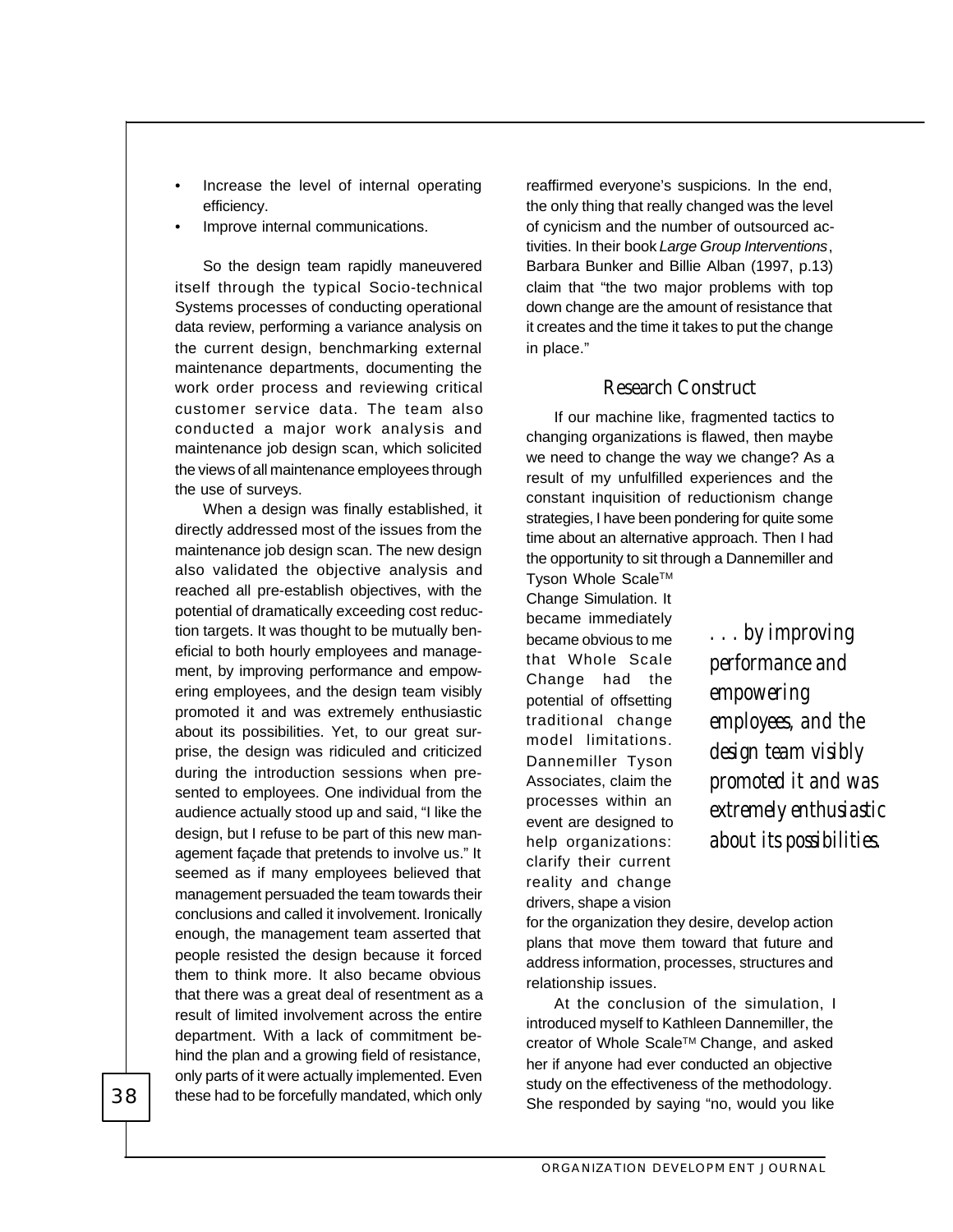to?" After an obvious response of yes on my behalf she asked, "What are you doing next week?"

I immediately began to outline what such a study would look like and crafted the central question of my research; does the Whole Scale™ Change methodology have the ability to overcome the problematic aspects of the island effect and negate the tradeoff dilemma? My intention was to select an organizational case study and track the success level of a Whole Scale™ experience based on the desired set of objectives. The first step in this process was to conduct an interview with Kathie in which she immediately told me "that won't work", referring to my research outline. Upon questioning why, she explained that the knowledge obtained during a Whole Scale™ Change event affects a group's mindset about their actions—even after the action plans have been finalized. Kathie explained this scenario by saying, she often asks a client "how are things going?" A typical response is "nothing has changed. We haven't met any of our objectives." She then says, "So let's stop the process", in return the client responds, "no we have to continue with the events". Her description of this scenario implies that the Whole Scale™ Change process changes the way people see the organization. Therefore success can't be measured on event objectives alone.

During the drive away from my initial interview with Kathie Dannemiller, I remember thinking to myself this scenario was self-serving, since it proactively prevented the claims of failure. As a researcher, I knew that I had to remain objective and therefore had to be skeptical of such assertions. However, after much contemplation, the conversation did challenge me to reevaluate my initial construct. By limiting the study to an objective review of the desired outcomes I could potentially miss some critical data. In hindsight, this conversation proved to be pivotal to my study. Had I not broadened my research construct, I would have lost much of the richness of the Whole Scale™ Change experience.

Ultimately, I chose a research construct that included both qualitative and quantitative data, with a balanced blend of data collection tools being used. The primary collection vehicles included event observations, participant interviews, non-participant interviews, structured surveys, internal surveys and objective performance evaluations. Over 150 people were interviewed either one on one or during on of the 20 focus group sessions. The utilization of multiple approaches was necessary so that the study would consider both the breadth and depth of a Whole Scale™ Change initiative. In order to evaluate the methodologies success, I considered (1) business performance (2) event objectives or action plans and (3) individual change.

By definition, this was a summative study that focused on the effectiveness of the Whole Scale™ Change methodology. Michael Patton (1990, p. 155) states, "Summative evaluations serve the purpose of rendering an overall judgment about the effectiveness of a program,

policy, or product for the purpose of saying that the idea itself is or is not effective and therefore, has the potential of being generalizable to other situations." Therefore, my intention wasn't to definitively conclude the effectiveness of Whole Scale™ Change in specific situations, but to simply begin this exploration. For this reason, I designed a research construct that examined three organizational case studies. To

*In order to evaluate the methodologies success, I considered (1) business performance (2) event objectives or action plans and (3) individual change.*

enrich the findings of these cases and to enhance the potential for future generalizations, I applied a triangulation research design. With a limited number of case studies, the richness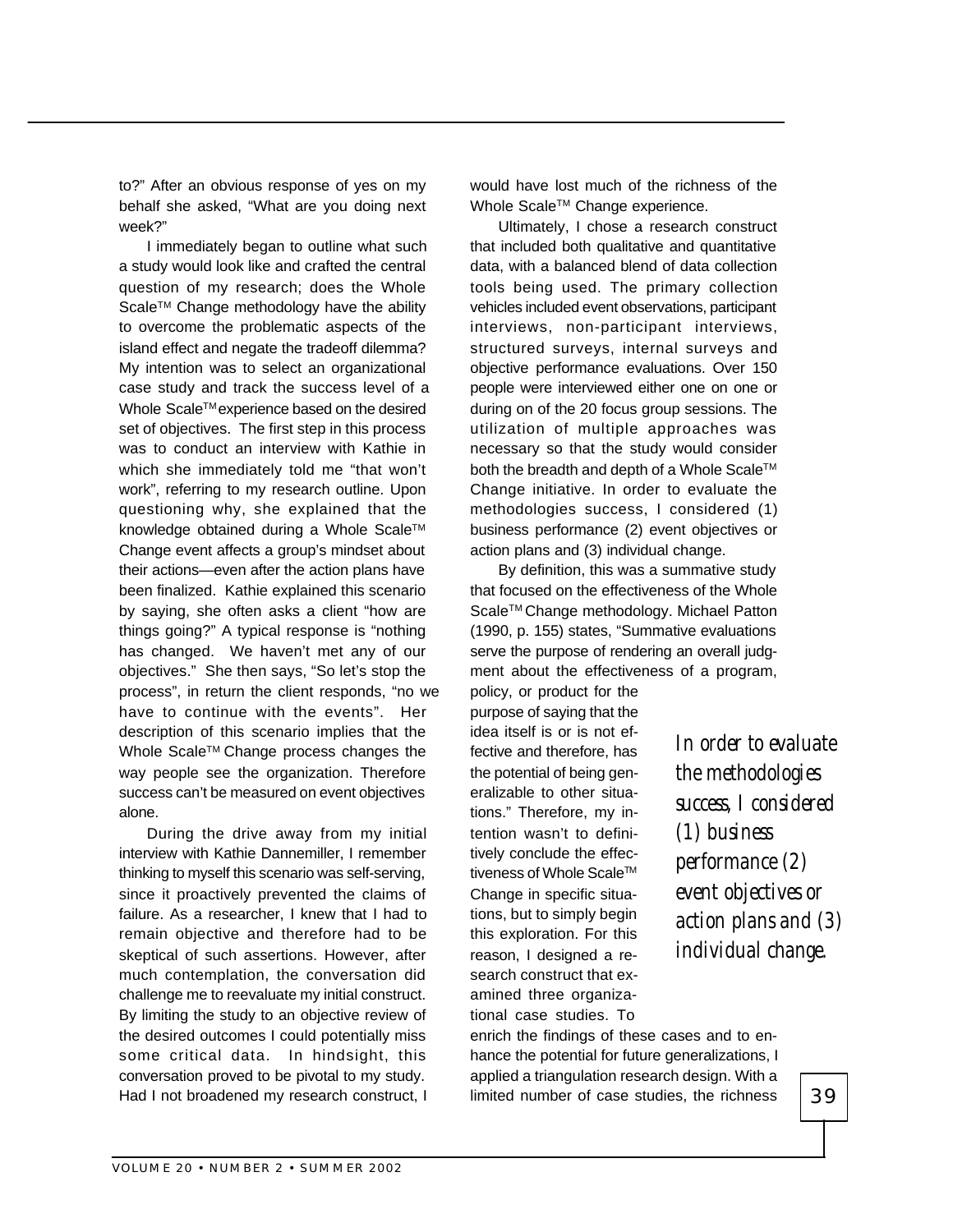of the data becomes the essential component in determining validity and usefulness.

 "Triangulation is a powerful solution to the problem of relying too much on any single data source or method, thereby undermining the validity and credibility of findings because of the weaknesses of any single method. Using triangulation is recognition that the researcher needs to be open to more than one way of looking at things" (Patton, 1990, p. 193).

While each of the three case studies was a unique study unto itself, the findings for each of the three cases did follow a similar format:

- Organizational context
- Event observation
- Post-event review

Organizational context focused on the primary aspects of the organization itself. It included such elements as the management style of leaders, the primary business, the total number of employees, the key departments or divisions and the general organizational structure. It also focused on the desired outcome of the event, such as the vision, values and objectives. There was not a great deal of emphasis placed on this component. It was simply used to lay the groundwork for each case. The event observation segment was a central component to all three case studies. The primary focus of this component was to collect some data on the event design, the dynamics of the experience and the review of evaluations. The single most critical component of the research was the post-event observations. Since this was a summative study, post-event observation was essential in determining the level of effectiveness of the Whole Scale™ Change process. This primarily included a review of event literature, key interviews, focus group sessions, survey results and objective performance reviews.

Each case was quite unique to itself. For example, case 1, which was a large state government organization, was actually a oneyear reunion session. The follow-up event included over 570 employees. As a typical state government agency, the case organization operated with a tradition top-down structure and individual divisions operated in isolation of one another. Big picture outlook was limited and most divisions focused on sub-optimization within their own businesses. There was a constant focus on improving unit operations without a clear understanding as to how the improvements connected with overall performance.

The second case was also a large state government organization with a total population of nearly 4,000 employees. The purpose of the Whole Scale Change™ process, in which 260 people participated, was to assist the organization in establishing a better understanding of environmental trends and employee needs so that the strategic plan could be renewed and organizational actions determined.

The third case study was a major publishing organization with an employee base of about 1,300 individuals. The intention for the Whole Scale™ Change process, which included over 1,100 employees, was to work together towards a unified purpose, demonstrate desired behaviors, encourage risk taking, delegate to others, listen to all ideas, and focus on both short-term success and long-term prosperity. There were three sessions that built upon one another. The focus for the first session was on determining the internal needs and creating the strategic plan, while the focus on the second session was more specific to external issues and refining the strategic plan. The third and final session focused less on the strategic plan itself and more on the actions necessary to achieve it.

#### **Focused Findings**

There were two different dimensions of findings from this research, those findings that I set out to explore (the focused findings) and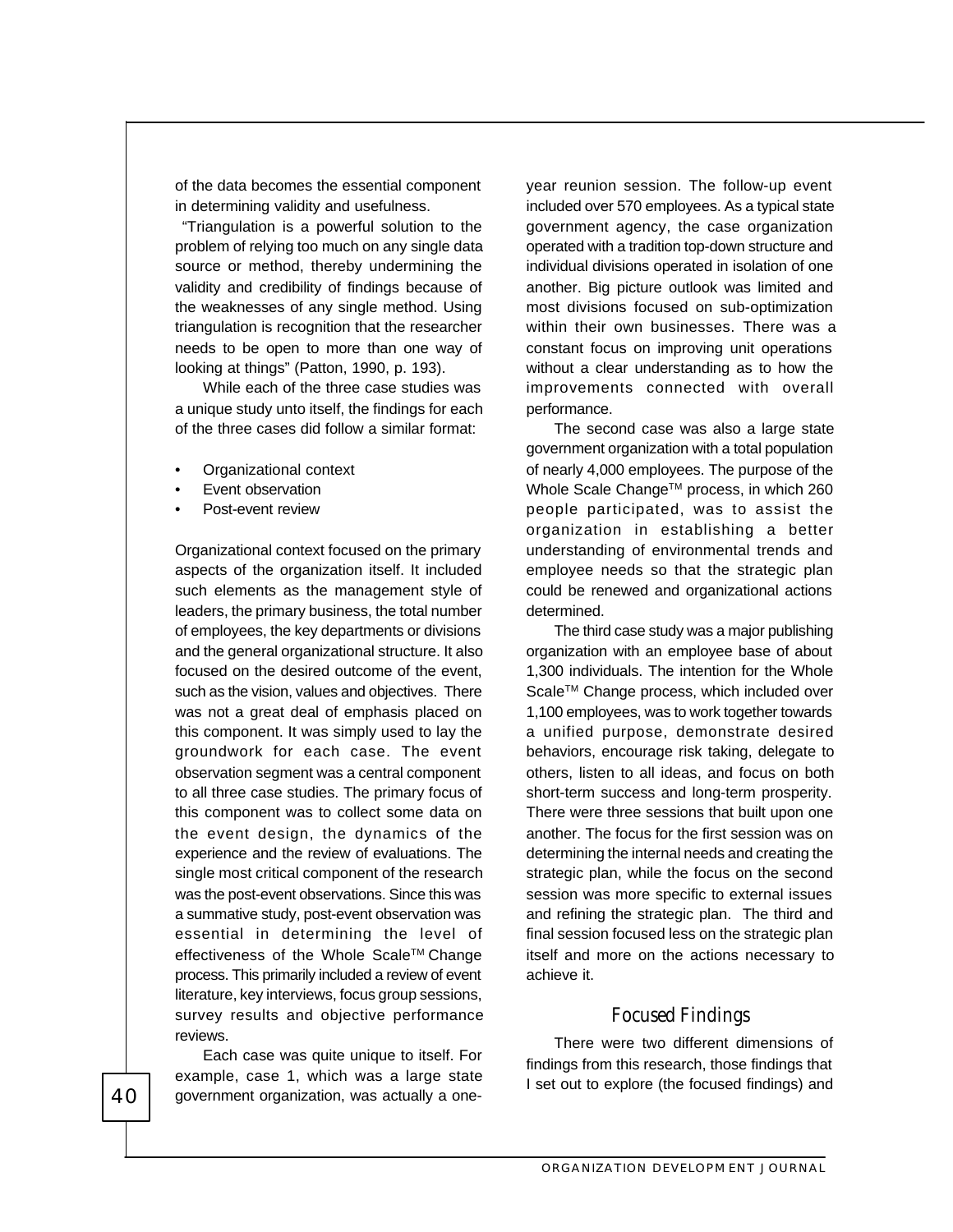those findings that were unintended, or the emerging aspects of my research. With respect to my central research question, does the Whole Scale™ Change methodology have the ability to overcome the problematic aspects of the island effect and negating the tradeoff dilemma, I have come to believe that the following change formula is accurate.

#### **Success = (Acceleration x Engagement) – Resistance**

The change formula for success actually contradicts the tradeoff dilemma. That is, Whole Scale Change does create the necessary space to enable system members to share information, which creates the capacity for system wide change. Therefore, establishing the capacity to negate the tradeoff dilemma and island effect. In essence, this formula assumes that you can accelerate change while increasing engagement simultaneously. As represented in the illustration Whole System Model III (Figure 3), this is accomplished by relocating the fulcrum point of the engagement and acceleration tradeoff. Only then will the field of resistance be adequately penetrated.

The Whole Scale™ Change event enabled employees to be more involved than traditional change management approaches, therefore reducing resistance. One person said, "I have a personal stake in the strategic plan that I didn't have before". It generates a high degree of ownership, enthusiasm and energy; which creates the capacity to overcome the limitations of traditional change methodologies. Therefore, trading in the tradeoff dilemma. Or as one individual said, "it's too big of a splash not to have a significant impact."

## **The Emerging Aspects**

The emerging aspects of my research weren't only a surprise to me; but they were also transparent to the case study organizations. That is, not even the studied organizations identified the findings. For example, the overwhelming response to the initial question (Please describe your experience with the Whole Scale™ process? What was it like? What has happened since?) was that the "conferences were very good, but nothing has changed." The conversation would



## **Figure 3 Whole System Deployment III**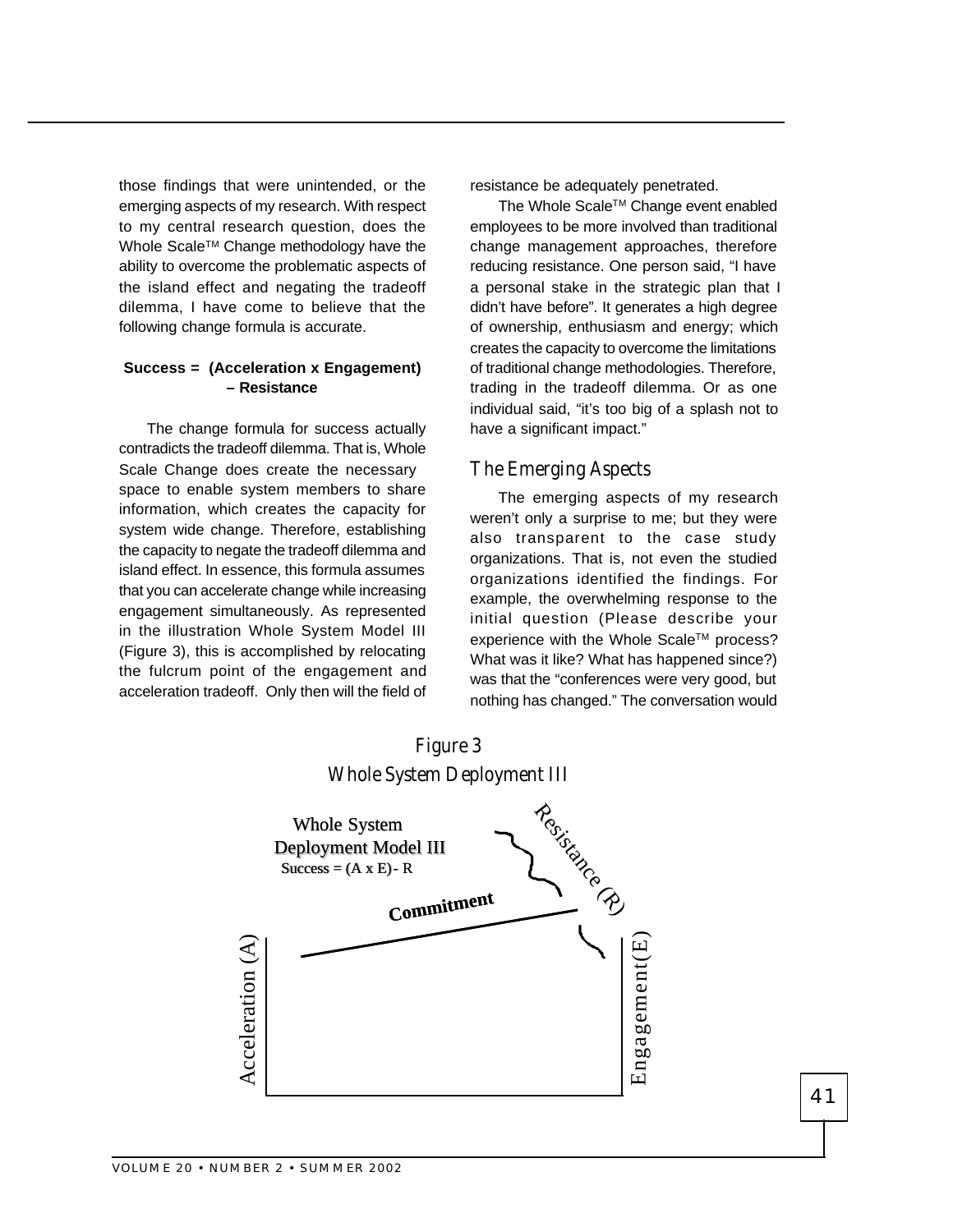then turn into a venting session, beginning with why the momentum hadn't sustained itself and ending with debate on the topic of inadequate compensation. It was only after the participants were able to express their frustrations that I would actually begin to hear the exceptions to the "nothing has changed" generalization. This transition occurred more rapidly with some of the groups, but virtually every session began with some degree of venting that would slowly transition into a discussion about the actual

*The most frequently mentioned, and maybe the most significant impact of Whole ScaleTM Change is its ability to shatter the traditional organizational boundaries.*

changes. People were often unaware of the changes that had occurred until they where reconnected with their peers. Stated a different way, people didn't know, what they didn't know. As the focus group conversations evolved, the successes became more apparent. A person would say something like cross-department teamwork has improved since the conference or communication has improved. At the

conclusion of one such conversation an individual responded by saying "I was pleasantly surprised upon reviewing the information as to what has really happened. There were improvements that were both directly and indirectly related to the conferences."

The direct benefits didn't appear to be the most substantial findings, that is, the indirect benefits demonstrated the greatest impact. As one person said, "The most substantial part was the experience itself and its impact on individuals, not the action plans or event objectives. The conference was an eye opening experience." While there was some anecdotal evidence that desired event outcomes had improved and some core measures showed positive trends, it was difficult to isolate these changes to the Whole Scale™ Change process. Many of these improvements were minimal and could simply have been a result of chance. This connection was complicated by the fact that measures didn't directly align with the desire outcomes.

However, the correlation was significantly tighter with the emerging aspects from the research, which include:

**1. Across the Fence Talk –** The most frequently mentioned, and maybe the most significant impact of Whole Scale™ Change is its ability to shatter the traditional organizational boundaries. As these walls crumble, the space begins to open and individuals are enabled to truly share. That is individual-to-individual, workgroup-to-workgroup and division-to-division. One person said, "we are much more aware of the other departments struggles so we are more willing to help them."

Hearing from employees in different divisions and departments helped to expand previous perspectives, open the lines of communication and explore new opportunities for working together. One person said, "It has brought us together on a personal level and helped us to appreciate one another." The most frequently stated benefit from the evaluations was the events ability to create interaction between various levels and functions. This particular item was mentioned over 300 times (see Exhibit 4) during the content analysis of the cases. Another person said, "barriers are breaking down and people are working together." It created an understanding of what the others do and how they can better support one another. During one of the events, two frontline employees from different departments were able to resolve a contentious interdepartmental problem by simply talking it through. Many of those interviewed felt that the interactions that occurred during the events were critical. An example that was frequently cited during one case study was the concept of holding open houses. During the conference it became

ORGANIZATION DEVELOPMENT JOURNAL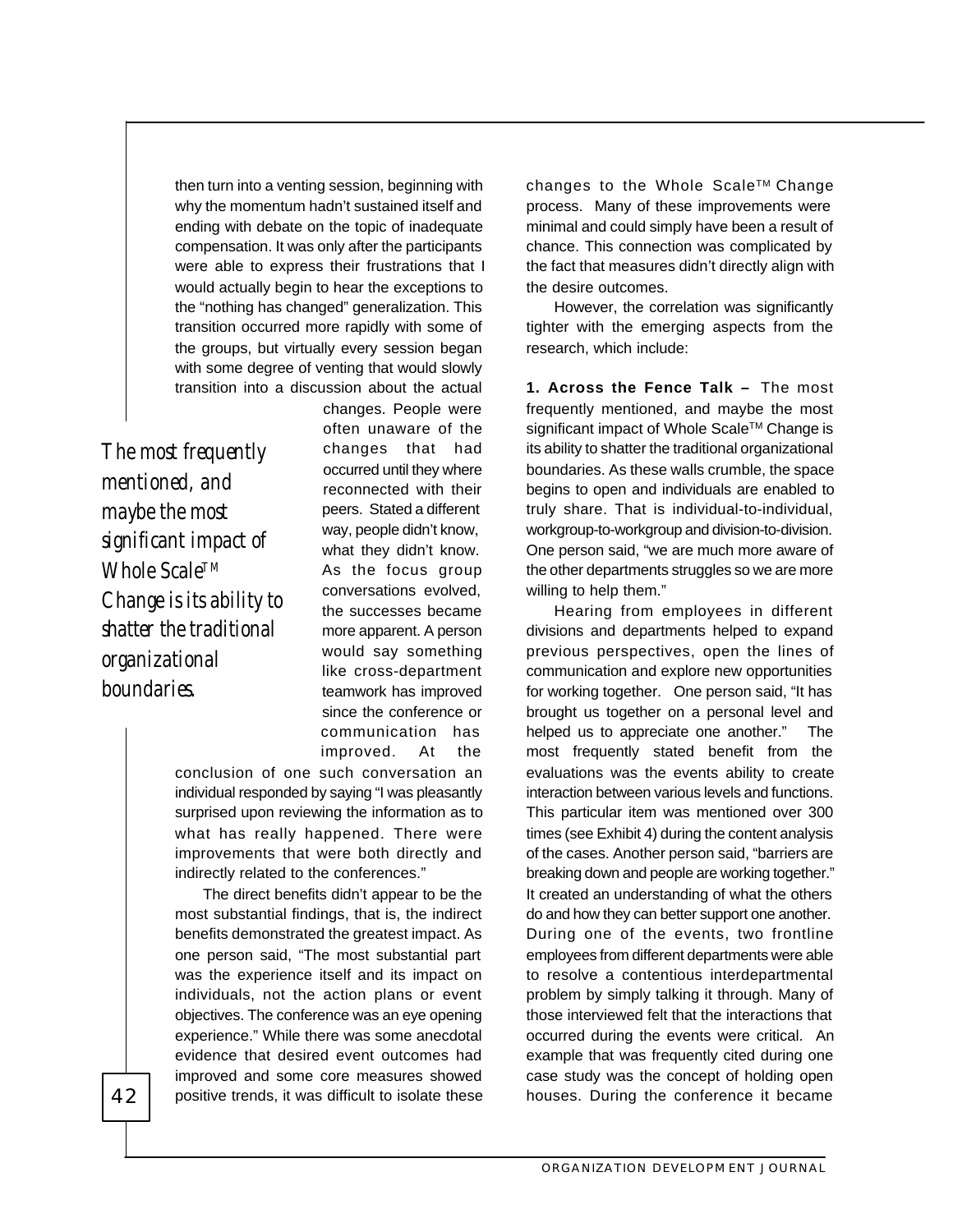# **Exhibit 4 Greatest Benefits**

| <b>Greatest Benefit?</b>              |     |
|---------------------------------------|-----|
| Interaction with other groups         | 303 |
| Demonstrated leadership<br>commitment | 85  |
| Opportunity to be heard               | 75  |
| Learning about the organization       | 59  |
| Clear understanding of direction      | 48  |
| Created a hope and enthusiasm         | 39  |

apparent that employees of the newsroom department were perceived as arrogant by the rest of the organization. One employee reinforced this by saying, "I am not a reporter, and therefore, I must not exist." In response to these assertions, the newsroom decided to facilitate an open house, in which employees from other departments were invited into the newsroom to learn about the various activities that take place on a daily basis. Many employees viewed open houses as a vehicle to breaking down some of the perception barriers discovered during the conference and felt as if it was a great first step. Newsroom employees claimed that they were unaware of the significance of such perceptions and many of them claimed to be more conscious of their own behaviors when interfacing with other departments since the event.

**2. Emotional Change Precedes Performance –** The largest disappointment of this research may have been the lack of conclusive objective performance improvements. While there was evidence of measurable change, it was difficult to make a conclusive connection to the Whole Scale™ Change process. However, such a direct connection could be established to emotional change. In each case, significant emotional changes were cited during the reviews. As one person stated it, "the 260 of us will never be the same again". Most claimed that it was a worthwhile experience in generating better working relationships with other departments and that communication barriers have broken down. Certainly people felt more involved and excited then prior to the events. During focus group sessions, individuals often pinpointed emotional change as the most significant outcome of the Whole Scale™ Change process. One person said, "it provided us with the burst of energy necessary to mobilize us."

One of the most beneficial aspects of the conference was its ability to include and connect the whole system. For example, one organization decided that they wanted to drive employee empowerment and customer focus, the conference acted as a tool to engage

employees in the planning process. Therefore, the message was delivered from both employees and management. It was delivered not just on an intellectual level but also emotionally and a sense of pride and ownership seemed to resonate throughout the group. People were excited about being part of this experience. Individuals believed that this experience was truly unique, since it involved employees from

*During focus group sessions, individuals often pinpointed emotional change as the most significant outcome of the Whole ScaleTM Change process.*

various levels and divisions and encouraged open communication. At the conclusion of the session there was a very high degree of optimism about moving forward.

When provided with the appropriate amount of time, these emotional changes appeared to translate into objective performance improvements. Each case study generated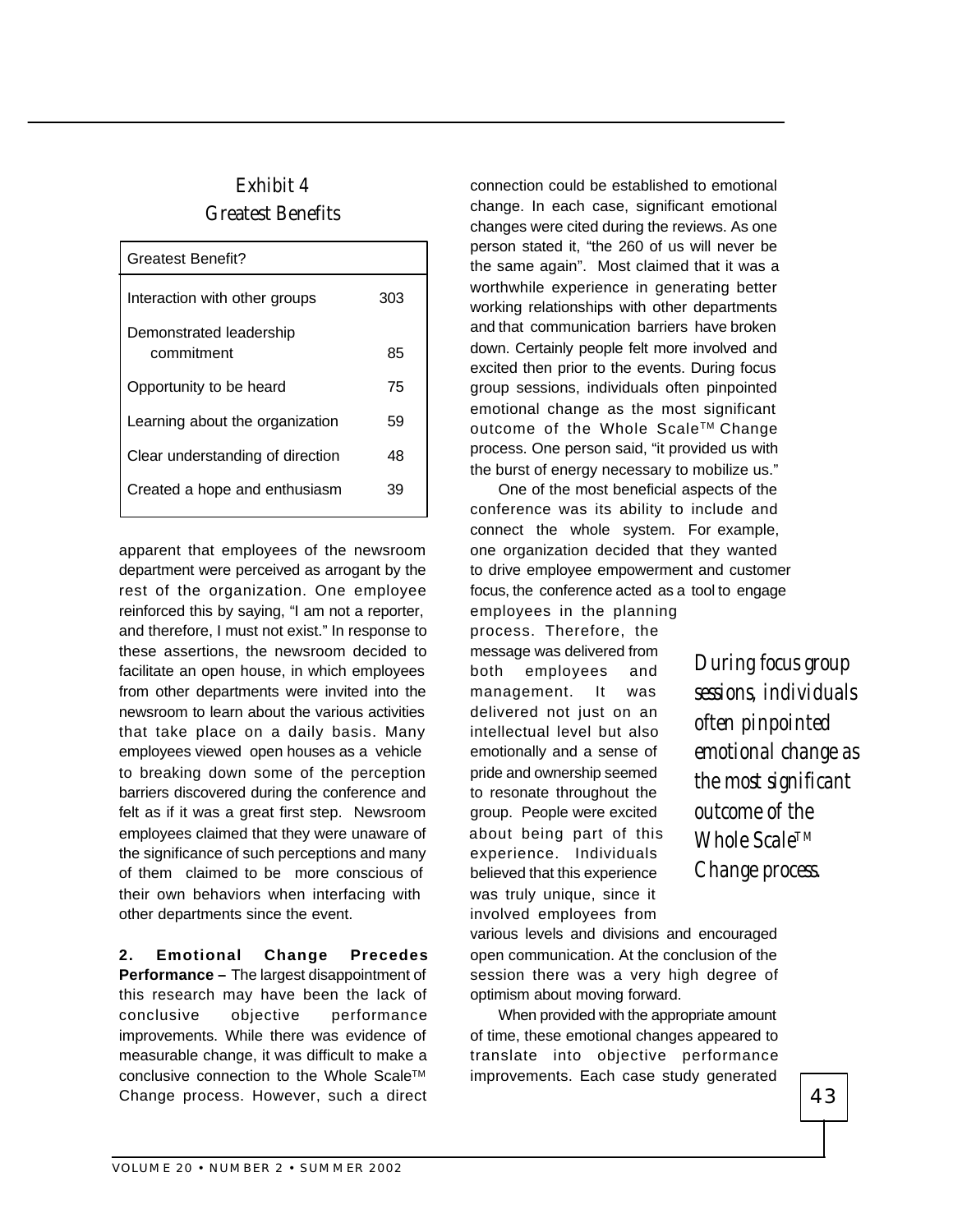some measurable improvements since the conference, however the organization that conducted their first Whole Scale™ Change conference 25 months prior to my review showed some substantial improvements. Once again, as a researcher I could not assign causation to the event. However, many of those questioned viewed the event as a significant catalyst to these improvements and cited the emotional impact of the conference.

**3. Enhanced System Awareness -** A significant impact of the process is its ability to enhance the level of organizational awareness. That is, the awareness of the organizational strategy, other group's needs and struggles, the need for change, as well as each individuals role within the larger organization. People learned things they never knew about the broader organization. The Whole Scale™ Change process created awareness across the larger system that helped people gain a better appreciation of everyone's efforts. Individuals shared their frustrations, their struggles and their beliefs. It was a highly effective way of demonstrating what other groups do within the context of the larger organization. As one person described the pre-conference organization, he said, "each group had its own goals and we never really cared about how those goals aligned with the divisions' goals or the organization's goals. It was also unclear as to which goals took priority, for nobody even asked this question. So, naturally they were only concerned with their own." He then went on to say, "The conference helped us to become more focused on organizational performance, and helped us to understand that we were members of a larger system." The one question that proved to be statistically significant on the pre and post surveys was "I have a clear understanding of the company's strategy" (Exhibit 5). Based on these results alone, it was clear that the system as a whole had enhanced its understanding of the organizational strategy.

# **Exhibit 5 Two-Sample T-Test with alpha = .05**

| I have a clear understanding of the companies<br>strategy                                                                                                                                                      |    |      |       |                |  |
|----------------------------------------------------------------------------------------------------------------------------------------------------------------------------------------------------------------|----|------|-------|----------------|--|
|                                                                                                                                                                                                                | N  | Mean | StDev | <b>SE Mean</b> |  |
| 1999                                                                                                                                                                                                           | 86 | 3.08 | 1.14  | 0.12           |  |
| 2000                                                                                                                                                                                                           | 65 | 3.60 | 1.06  | 0.13           |  |
| Difference = $mu$ 99New19 - $mu$ 00New19<br>Estimate for difference: -0.519<br>95% CI for difference: (-0.874, -0.163)<br>T-Test of difference = $0$ (vs not =):<br>T-Value = $-2.88$ P-Value = 0.005 DF = 142 |    |      |       |                |  |

**4. Creating Connections –** Almost everyone interviewed felt that the interactions that occurred during the events were critical. Some said that it brought employees together on a personal basis, creating ongoing relationships. While others believed that it acted as a platform for the creation of a shared purpose and was great start in building the foundation for future actions. As one individual stated it, "it's very positive to hear people from other groups saying the same things that I have been saying and thinking. I think this is an important first step." The shared purpose continued to act as a unifying force long after the event. People felt like it took on a life of its own and it brought employees together on a more personal basis, creating ongoing, productive relationships. Many said that it wasn't uncommon for an employee to speak out, as a result of the conference, when another employee would become entrenched on serving their own purpose. As one such story goes, a Hardware Analyst refused to help another employee with a specific problem, referring to the internal policy for requesting assistance. The employee in need responded by saying, "remember the conference" (referring to the need for employees to support one another in achieving the vision). Immediately the Hardware Analyst recognized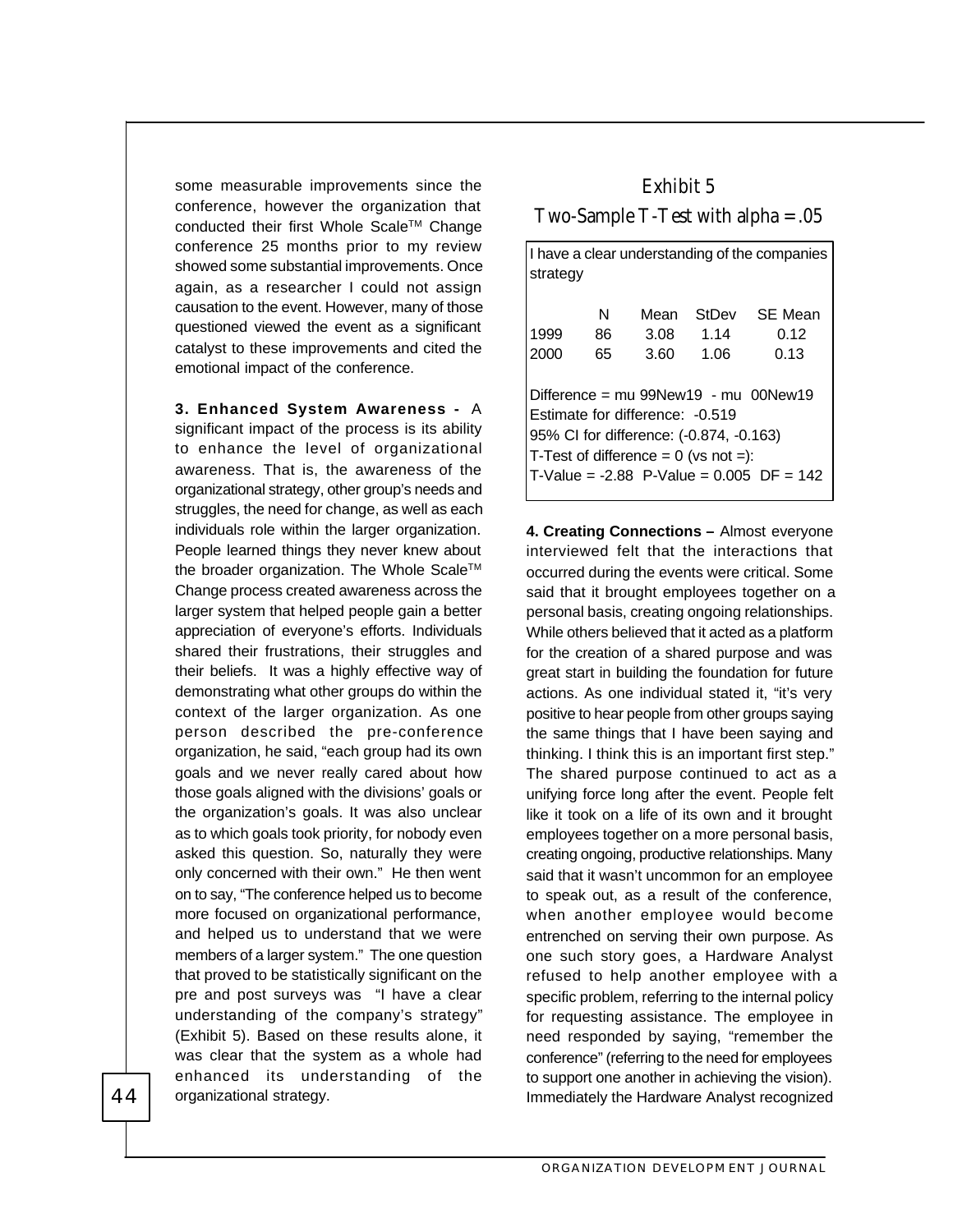the urgency of the situation and its importance to the greater vision, and therefore assisted with the problem. These events seem to create an invisible force that guided behavior and supported the shared purpose of the greater system. One person said, "after the conference, I was able to refer to it and then turn people loose. Having experienced it, they understood what they needed to do and how they could help others. It was as if the common purpose had come alive. It was invaluable in striving towards internal customer service." After establishing the shared purpose, it acted as a force that continued to bring people together long after it was over. People understood why they were doing what they were doing. Therefore, agreements came much more rapidly since it was connected to the shared purpose. People began to challenge themselves by shifting focus from what is typical, to what is meaningful.

**5. Enhanced Level of Courage –** The Whole Scale™ Change experience seemed to generate a much greater level of individual courage. Individuals were willing to take a stand, now that they had clarity around purpose. The risks associated with these stands seemed to be minimized. During the post event evaluations, I was told of a powerful illustration of this. An article, with what was perceived to be an offensive picture, was sent to press at the newspaper. The pressmen refused to run the picture in its current form. Saying that they found it to be offensive and therefore many subscribers would, as well. As a result to this disturbance, upper management got involved and the story was revised. One employee later wrote,

"before the Whole ScaleTM Change meetings, many of the more blue collar workers in the building, including some from the pressroom, believed their concerns and their opinions really didn't matter to

those in upper management. I can't explain to you how wonderful I think it is that they stood up for what they felt was right and that their voices were listened to. Right on! Right on!"

While this may seem like a simple illustration, to literally "stop the press" took a great deal of courage from the pressmen. They faced scrutiny from management and placed the critical delivery deadline at risk. It isn't because things are difficult that we back down, it's because we back down that things are difficult. As a result of the event, individuals started to bring more than just problems to the table, they offered solutions. Or they took a stand for the common purpose.

**6. Multiple Deployment Approaches –** One of the specific issues I was interested in as a researcher was creating clarity around effective deployment approaches. However, just as there were varying degrees of success as a result of the Whole Scale™ Change process, there were also multiple approaches of deployment used. No one approach appeared to be more significant than any other. For example, one division utilized a traditional project team approach, while another relied on self-initiative with comparable levels of success. A few groups actually used elements from the Whole Scale™ Change methodology itself, as part of the deployment process. No one of these approaches proved to be immensely more beneficial than any other.

The one thing that was consistent across all three case studies was the level of frustration during the deployment process. It proved to be a great challenge to transfer the experience back to the daily work environment. One of the most significant obstacles was to translate the experience back to the non-participants. There did appear to be a limited carry over effect, but this proved to be a very difficult on-going challenge. This, along with an ill-defined follow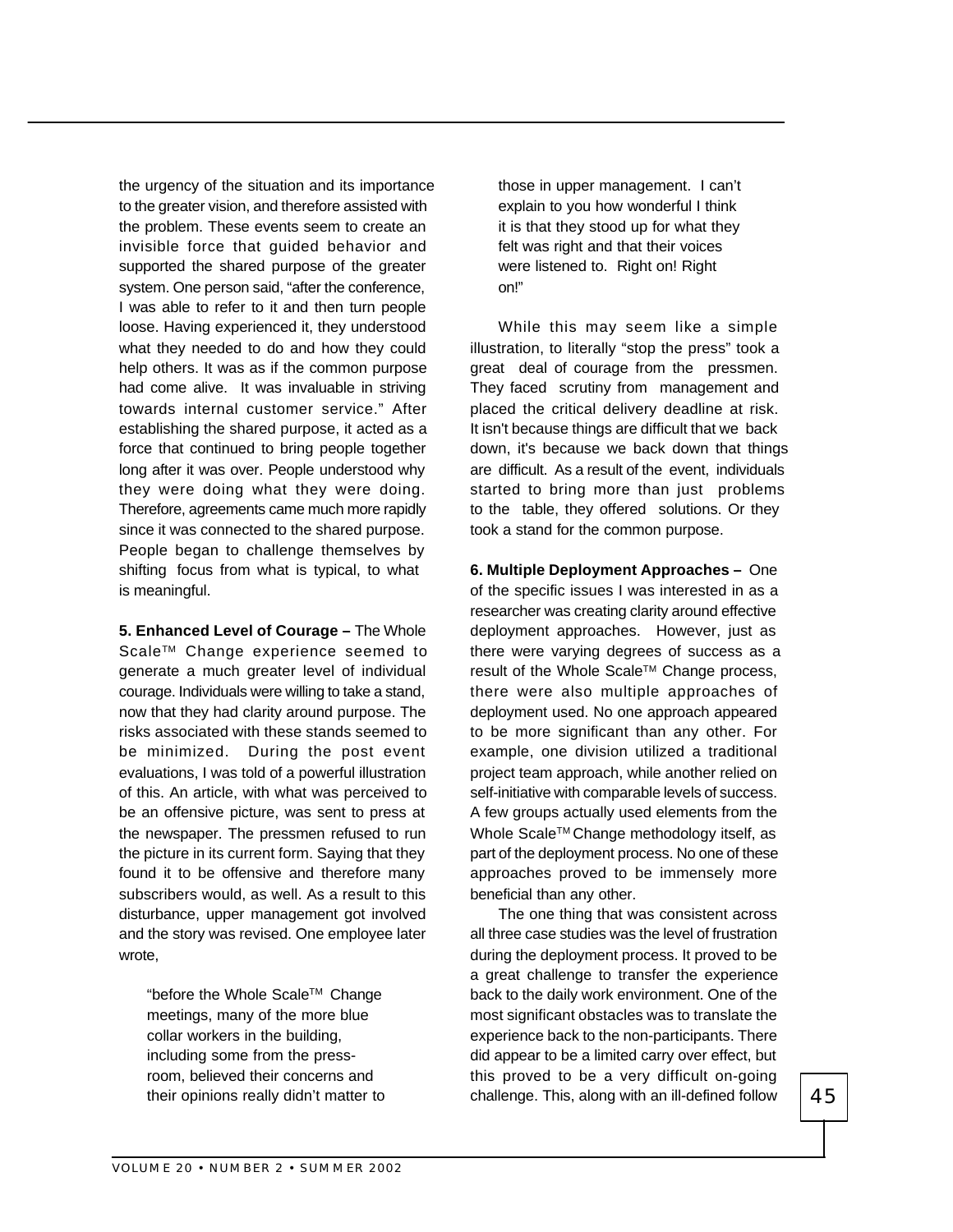through process resulted in an increased level of frustration. In every case the level of energy dissipated to some degree across time. One person said, "it was like dressing each of us up go to a party and then canceling it at the last moment."

While no one significant deployment approach stood out, there were three primary elements that appeared to be useful. They included: leadership modeling, progress reports and re-connection.

Leadership modeling – After the dramatic experience of the event people stepped back and waited for the morning after. They ask themselves what will be different and all heads turned to leadership. One person stated, "the leadership group has taken the risk of sticking their necks out on the line and now people are waiting to see if they will follow through." Leadership had to lead with the common purpose.

Progress reports – People want to see the changes occur; they want to know that this really was something different. This doesn't mean there has to be immediate results, just some actions of progress. Many employees were frustrated about not hearing about the broader initiatives, they were curious as to what was happening. Absent this information, they assumed the worst – nothing has changed. One person said, "you can create a great deal of enthusiasm, but if you don't follow through you will do more harm than good."

Reconnection – One of the most beneficial ways to dealing with this is through reconnecting on a periodic basis. These reunions can be large scale or small-scale events, it really didn't seem to matter. The key is that people reconnect to discuss what has happened. People don't know what they don't know and simple dialogue between representatives of the larger system generated a great deal of awareness around progress. Amazingly, during the focus group sessions, people would discover many things that they didn't realize had taken place.

In order to understand systems; we must focus our attention on the whole, verses the parts. Traditional change approaches are incapable of accommodating this need. However, based on the presented findings, I believe the methods incorporated within Whole Scale Change create a greater understanding of the whole system.

#### **References**

- Ackoff, R. (1999). Ackoff's Best: His Classic Writings on Management. New York: John Wiley & Son.
- Arena, M. (2000). A Study of Whole System Organizational Change: "Trading in the Tradeoff". The Union Institute. Cincinnati, OH.
- Bryson, J. & Anderson, S. (2000). Applying Large-Group Interaction Methods in the Planning and Implementation of Major Change Efforts. *Public Administration Review,* 60, 2, p. 143-163.
- Bunker, B. & Alban, B. (1992). What makes Large Group Interventions Effective? Journal of *Applied Behavioral Science*, 28, 4, P. 579-592.
- Bunker, B. & Alban, B. (1997). *Large Group Interventions: Engaging the whole system for rapid change.* San Francisco: Jossey-Bass Publishers.
- Danemiller, K. & Jacobs, R. (1992). Changing the way organizations change: A revolution in common sense. *Journal of Applied Behavior Science*, 28, 480-498.
- Hammer, M. & Champy, J. (1994). Reengineering the Corporation: A Manifesto for Business Revolution. New York: Harpertown.
- Jacobs, R. W. (1994). *Real Time Strategic Change*. San Francisco: Jossey-Bass.
- Pasmore, W. (1988). Designing Effective Organizations: the Sociotechnical Systems Perspective. New York: John Wiley & Son.